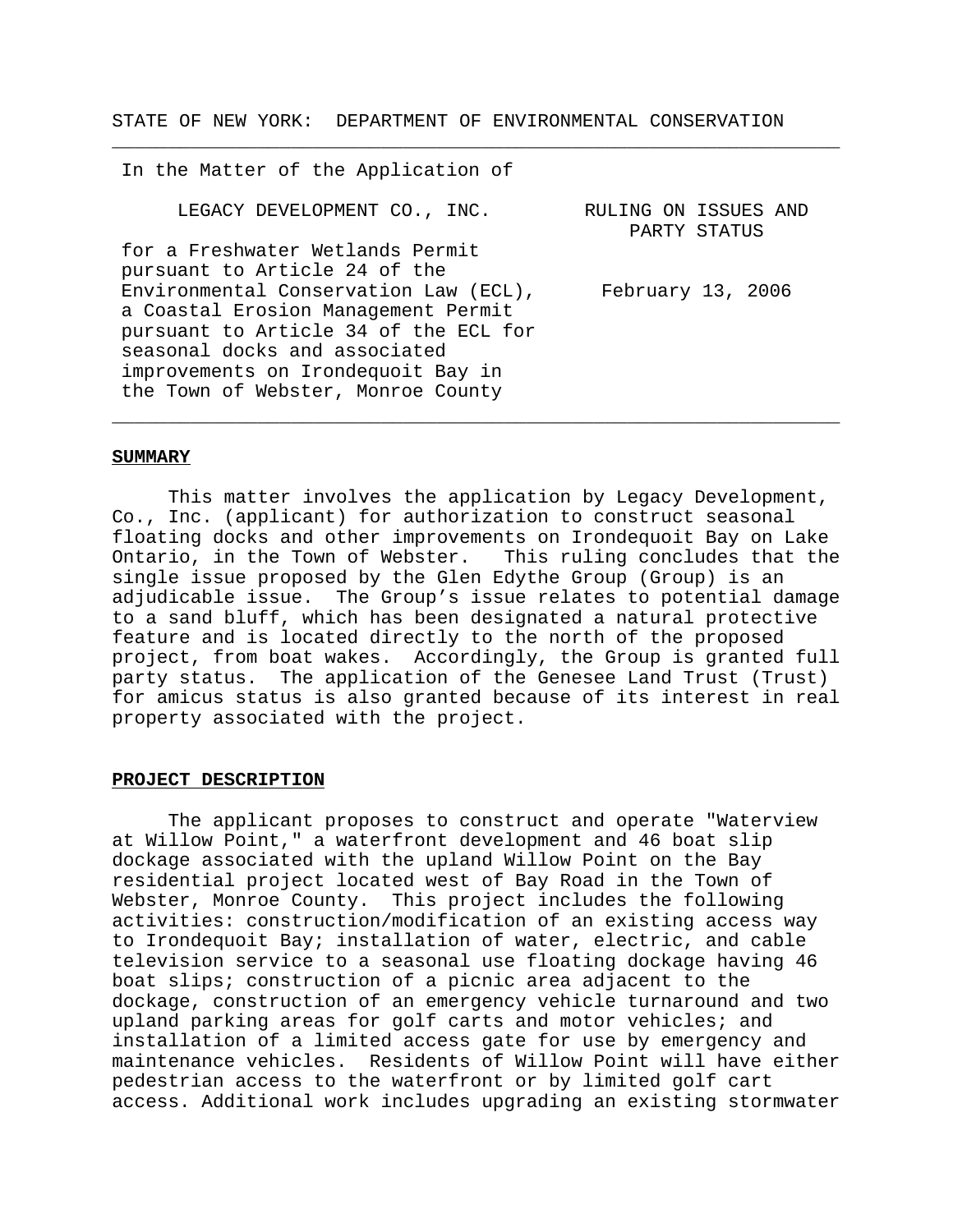management facility serving the upland development, installation of a stormwater management collection system along the access way, installation of a gabion wall retaining system and beam guide railing along the access way, planting of a shrub buffer to isolate a pond which is connected to Irondequoit Bay, and the installation of seasonal use floating docks for 46 residential boat slips. These activities will take place within Freshwater Wetland RE-1, the associated 300 foot adjacent area, and a Coastal Erosion Hazard Area. Maintenance and security of the area will be done in accordance with a plan provided by the applicant and approved by the Department. Vehicular use of the access way will be restricted to golf carts and for the purposes identified in the approved maintenance and security plan. Use of the docks will be restricted to residents of the Willow Point Subdivision.

The applicant will subdivide Lot 2 of Section 2 of the Willow Point Subdivision and transfer title to approximately 20 acres of the waterfront property and upland area to the Genesee Land Trust, Inc. for open space. The applicant will retain title to the remaining portion of Lot 2 for purposes of access to the Bay and construction of the dock facilities. If seasonal dock storage is necessary, the applicant will only store docks in the developed picnic area and the access way. Use of the area to be retained by the applicant will be subject to restrictions which are approved by the Department and which are consistent with the terms and purposes reflected in the draft permit and the Department's review pursuant to the New York State Environmental Quality Review Act (SEQRA).

#### **PERMITS SOUGHT**

The project is located within NYS Freshwater Wetland RE-1 (Class I) and the associated 300 foot extended adjacent area. The project is also located within a Natural Protective Feature Area subject to the Department's Article 34 Coastal Erosion Hazard Areas jurisdiction. The Applicant has applied for a Freshwater Wetland Permit and a Coastal Erosion Management Permit to construct and operate the project pursuant to pursuant to article 24 and article 34 of the Environmental Conservation Law (ECL). Applicable regulations are 6 NYCRR part 663 and 6 NYCRR part 505, respectively.

# **SEQRA STATUS**

Pursuant to 6 NYCRR part 617, the implementing regulations for SEQRA, ECL article 8, the Town of Webster Planning Board (Town) conducted a coordinated review, and as lead agency,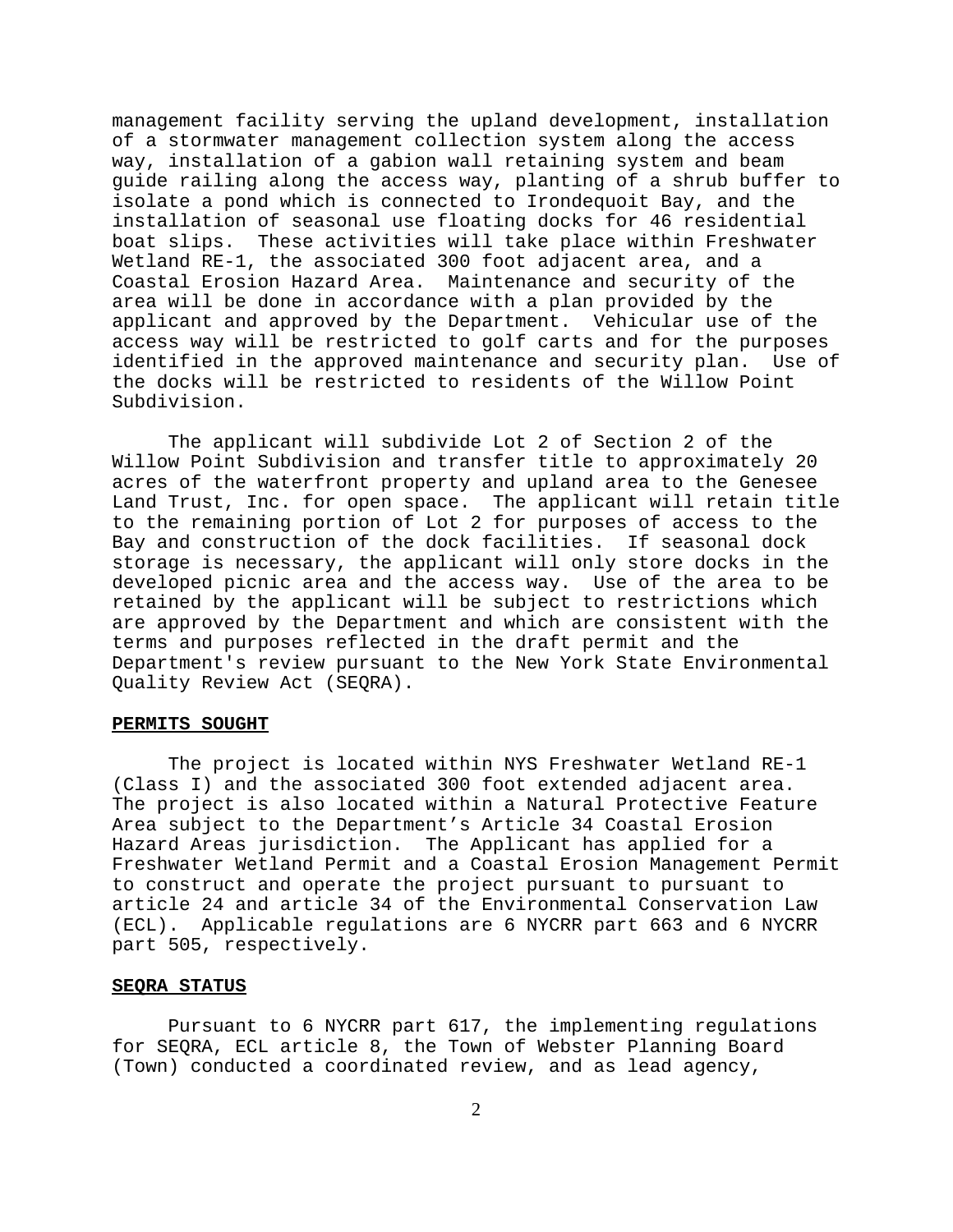determined the project may have a significant impact on the environment. The Town issued a SEQRA Positive Declaration requiring the preparation of a Draft Environmental Impact Statement. A Final Environmental Impact Statement was accepted by the Town for waterfront development at this site on November 17, 1992.

#### **PROCEDURAL HISTORY**

On June 27, 2001, DEC Staff declared the application complete. Notice of the complete application was published in the *Environmental Notice Bulletin* and in the *Webster Herald* on July 4, 2001. Based on public comments received and the review conducted by DEC Staff the applicant substantially modified the project described in the notice of complete application to reduce the number of docks from 99 to 46, to eliminate docks from the northerly section of the bay frontage at this location, to restrict vehicular traffic, to eliminate the parking area for 17 vehicles and to provide for the conveyance of 20± acres of land to the Trust.

On April 25, 2005, a request for hearing was received in DEC's Office of Hearings and Mediation Services (OHMS) and administrative law judge (ALJ) P. Nicholas Garlick was assigned.

On July 20, 2005, the United States Army Corps of Engineers (ACOE) sent a letter to DEC Staff indicating that if three conditions were met, no Water Quality Certificate would be required for the project. By letter dated August 10, 2005, the applicant stated that its application met the three conditions set forth by the ACOE in its July 10, 2005 letter and that no Water Quality Certificate was being sought.

On August 17, 2005, a Notice of Legislative Public Hearing and Notice of Issues Conference was published in both the Department's electronic *Environmental Notice Bulletin* and the *Webster Herald*. In addition, DEC Staff mailed copies of the hearing notice to approximately 90 members of the public who had previously expressed interest in the project.

The Notice set the date of September 6, 2005 for the filing of Petitions for Party Status. Two petitions were received. One petition was received from the Genesee Land Trust and the second from the Glen Edythe Group.

On September 12, 2005, a legislative hearing was held in the Plank Road North Elementary School in Webster, New York.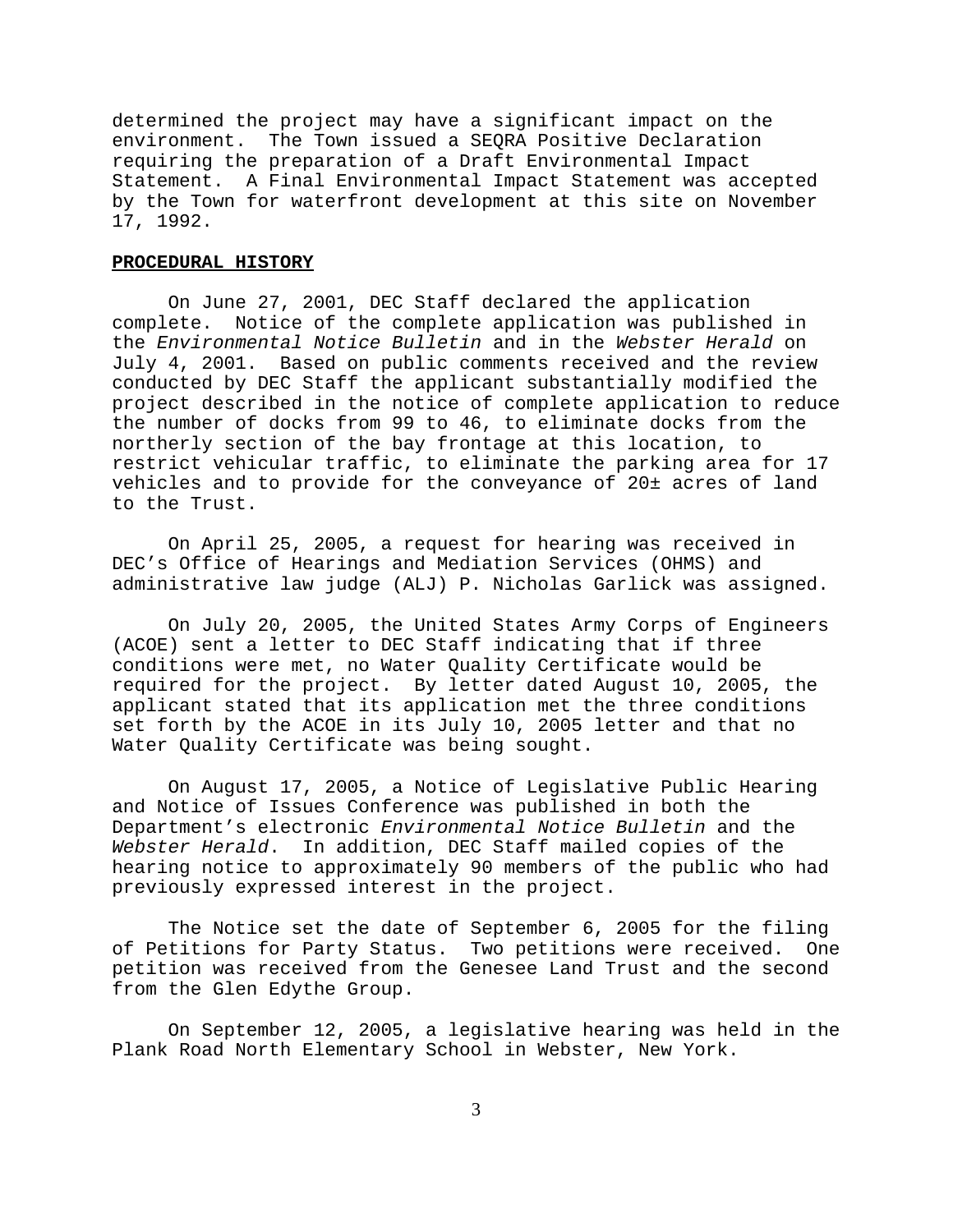Following statements by the applicant and DEC Staff, fifteen members of the public spoke, including Thomas Wolf on behalf of the Glen Edythe Group (which seeks party status). Four members of the public spoke in favor of the project and eleven spoke against it. Approximately 50 people attended the hearing. In addition to the oral comments, approximately a dozen written comments were received and included in the legislative hearing record.

On the morning of September 13, 2005, a site visit occurred. The ALJ was accompanied by representatives of the applicant and DEC Staff, as well as both petitioners. The visit began at the site of the proposed project and ended at Mr. Wolf's property.

On September 13, 2005, an issues conference occurred at the Webster Community Center, 985 Ebner Drive, Webster, New York. At the issues conference, DEC Staff appeared through Leo Bracci, Assistant Regional Attorney for DEC Region 8. Also in attendance were four members of DEC Staff who participated in the review of the project: Bob Shearer, Scott Jones, Gene Melnyk and Matt Gillette. The applicant appeared through Neal Madden of Harter, Secrest & Emery, L.L.P. Also in attendance for the Applicant were its President and Vice-President, Christopher DiMarzo and Don Riley. One of the petitioners, the Glen Edythe Group, appeared through Mr. Thomas Wolf. The second petitioner, the Genesee Land Trust appeared through Evelyn Gay Mills, its Executive Director. Also in attendance was Mr. Thomas Frey, a board member of the Trust.

On or about September 21, 2005, the applicant submitted revised plans to DEC Staff.

On October 18, 2005, DEC Staff and the applicant met regarding the revised plans. As a result of this meeting, further changes to the plans were agreed upon.

By e-mail dated December 22, 2005, DEC Staff transmitted a revised draft permit and a December 20, 2005 letter from the Genessee Land Trust stating the Trust's agreement to substitute the revised draft permit as an attachment to the Letter of Intent.

A conference call was held with all parties on January 5,<br>2006. The ALJ requested that three documents be provided: a r The ALJ requested that three documents be provided: a redline version of the draft permit showing changes between the permit proposed at the issues conference and the final draft permit (received January 5, 2006); written confirmation that the plans reviewed by DEC Staff were the same as those submitted to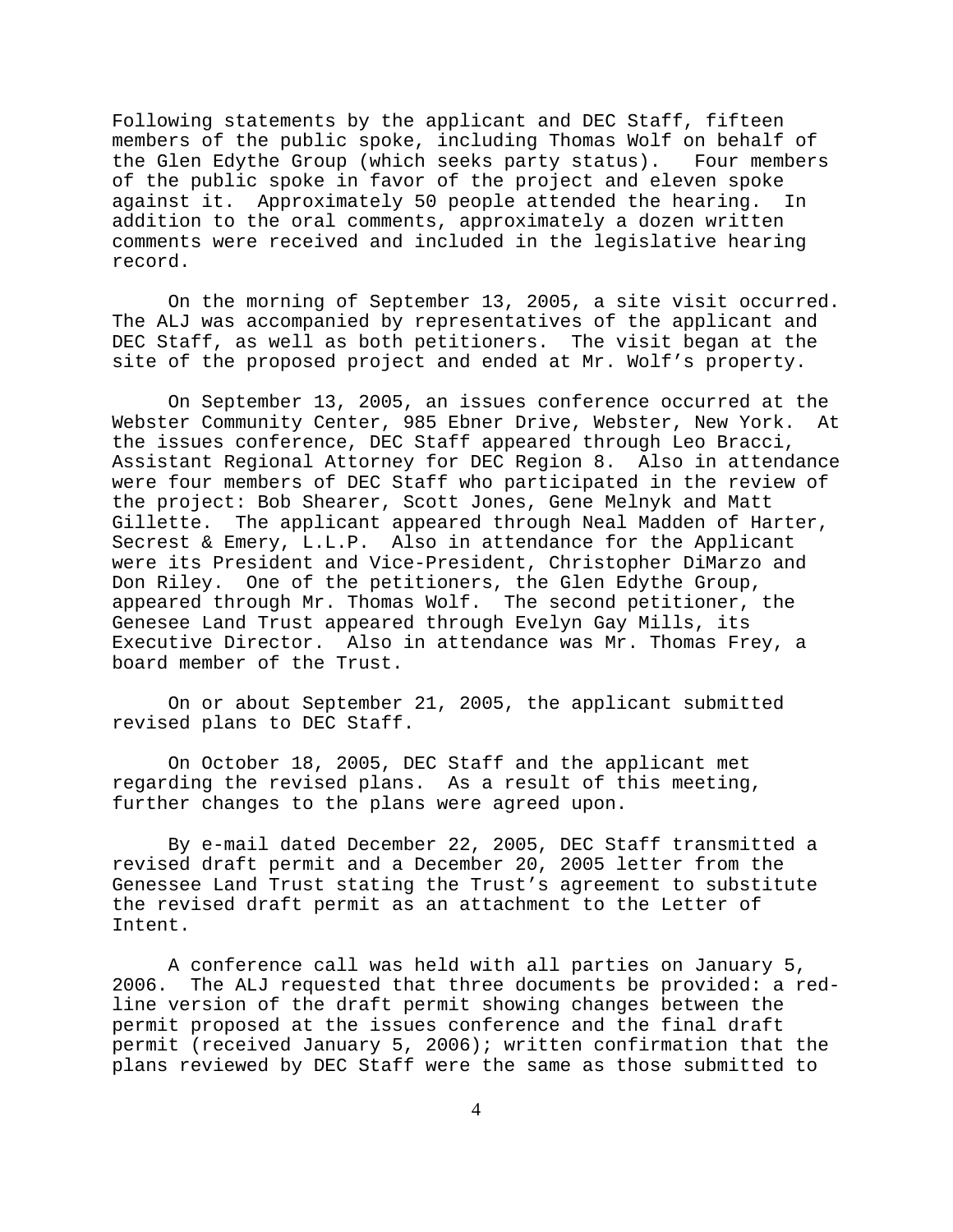the ALJ (received January 10, 2006); and a list of changes to the plans for the proposed project since the issues conference (received February 2, 2006).

Following consultation with the parties, the issues conference record closed on February 13, 2006.

### **DISCUSSION**

As mentioned above, two petitions were received and each is discussed separately, below.

### *Petition of Glen Edythe Group*

By petition dated August 31, 2005, the Group requested full party status in this proceeding. The members of the Group describe themselves as property owners, residents and users of the waters and land immediately north of the proposed development. The petition includes the names of seventeen members of the Group, including Thomas Wolf, who represented the Group at the Issues Conference. A revised list of twenty-four members was submitted by letter dated September 12, 2005.

The Group proposes a single issue for adjudication relating to ECL Article 34 (Coastal Erosion Management) and raises no issue related to Article 24 (Freshwater Wetlands). In its petition, the Group identifies its issue as the "impact of boat wakes on the sand bluff.... This issue should have been addressed in the Applicant's proposal. To the best of our knowledge the issue has not been addressed nor any remedies proposed." The Group is concerned about both erosion of the sand bluff and possible resulting siltation of Glen Edith Cove.

The sand bluff identified by the Group is located immediately north of the proposed project and immediately north of the sand bluff lies Glen Edith Cove. The sand bluff is on land owned in part by the Applicant (approximately the southerly 25%) and by a Mr. and Mrs. McEwan, who are members of the Group. There is no dispute that the sand bluff is a "natural protective feature" as that term is defined in 6 NYCRR  $550.1(y)$ .

The Group asserts that the draft permit proposed by DEC Staff and accepted by the applicant fails to adequately protect the sand bluff. The Group seeks either the denial of the permit or further study and a better plan to control the erosion of the sand bluff. At the issues conference, the Group listed a series of elements that the plan might include, such as an erosion prevention structure at the base of the bluff, or a seasonal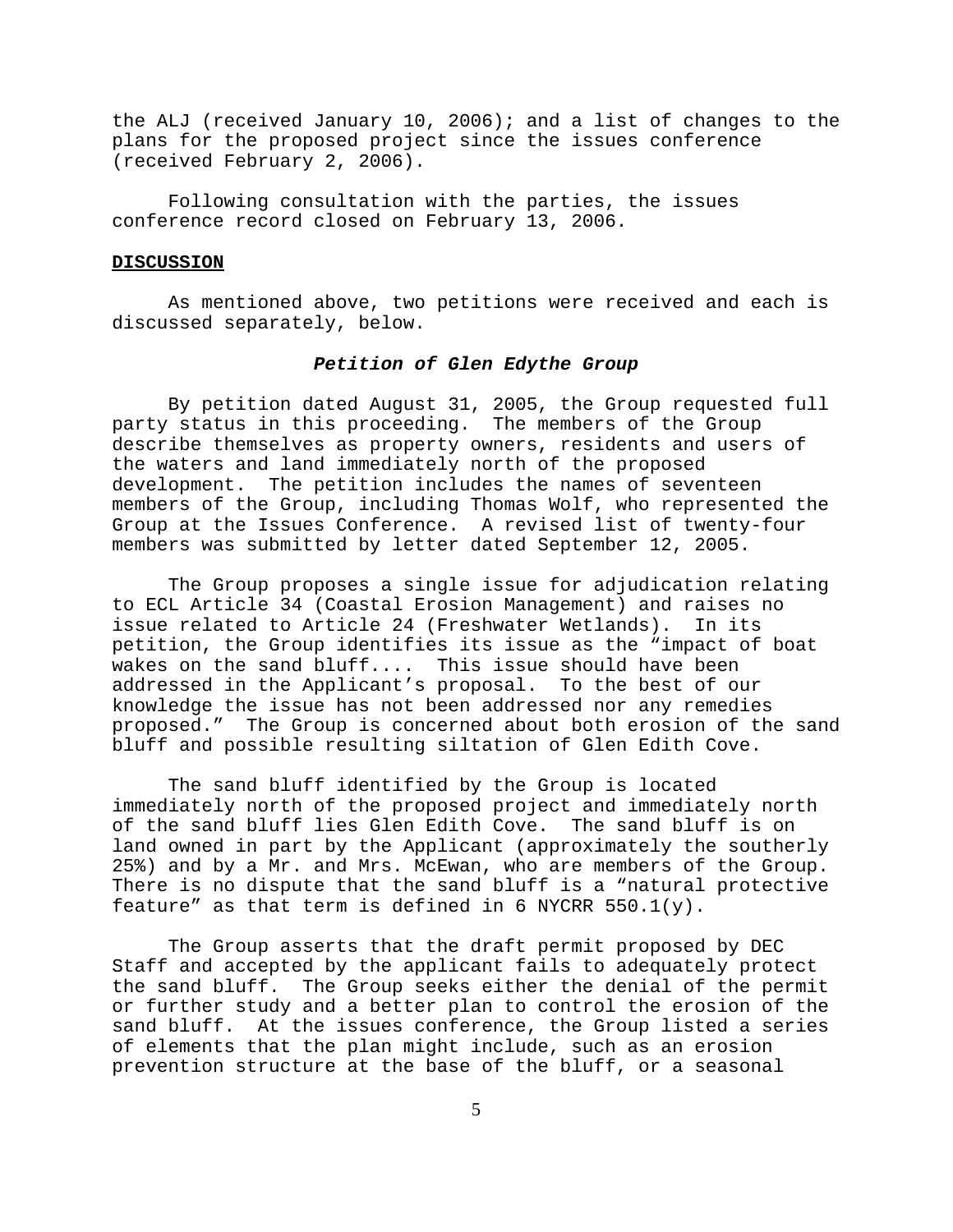protective breakwater that would dampen the waves against the base of the bluff, or managing how boats can enter and exit the proposed docking area, or the establishment of a no wake zone.

Section 505.6 sets forth the standards for issuance of coastal erosion management permits and reads:

"A coastal erosion management permit will be issued only if the commissioner finds that the proposed regulated activity: (a) is reasonable and necessary, considering reasonable alternatives to the proposed activity and the extent to which the proposed activity requires a shoreline location; (b) will not be likely to cause a measurable increase

in erosion at the proposed site or at other locations; and

(c) prevents, if possible, or minimizes adverse effects on:

(1) natural protective features and their functions and protective values as described in section 505.3 of this Part;

(2) existing erosion protection structures; and (3) or natural resources, including, but not limited to significant fish and wildlife habitats and shellfish beds."

In its petition, the Group states that since the opening of the Irondequoit Bay Outlet there has been increased boat traffic in the area that has accelerated the erosion of the sand bluff and resulted in the slow filling of Glen Edith Cove, reducing the depth of the water in the Cove. Each year by mid to late August water depth in the Cove is insufficient for boat traffic and docking. Mr. Wolf also stated that on days of high boat traffic, silt is visible in the water from the bluff drifting toward the Cove. While the Group identified no expert witnesses at the issues conference, Mr. Wolf identified two potential fact witnesses, residents of the area for nearly forty years who Mr. Wolf said would testify about the condition of the sand bluff during this time and the increase that boat traffic has had upon the sand bluff.

Based upon this proffered evidence, the Group argues, it would be logical to assume that the placement of additional docks, as proposed in the instant application, would increase boat traffic in the area and increase this erosion. This increased erosion would be exacerbated because the additional boat traffic from the docks will be "off plane" (i.e. the stern of the boat would be deep in the water due to acceleration or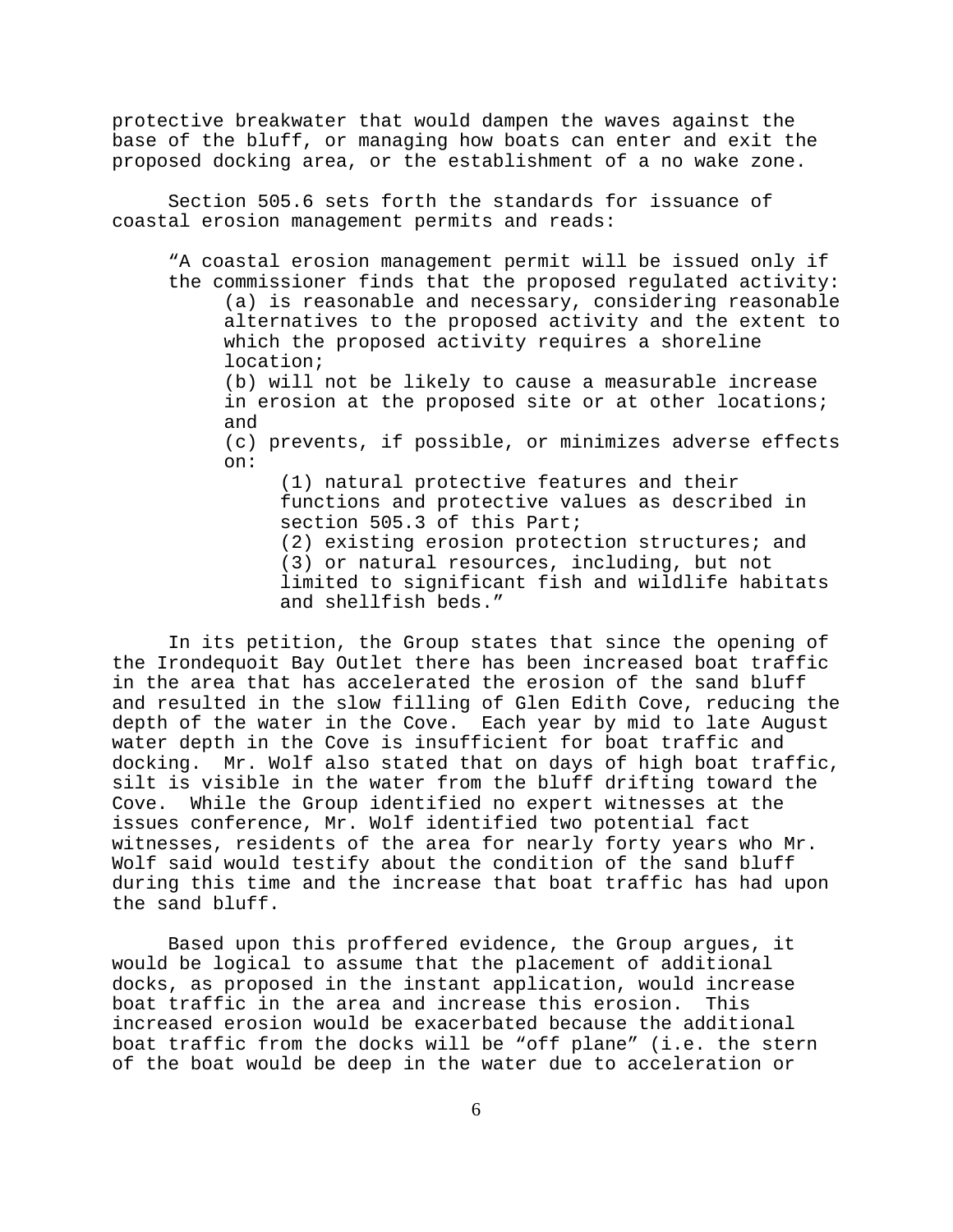deceleration), which will create larger wakes than other boat traffic and compound the erosion of the sand bluff and the siltation of Glen Edith Cove.

The applicant opposes adjudication of the Group's proposed issue and argues that the issue is not substantive and significant, but is rather general opposition and a speculative concern. However, the applicant is mistaken. An issue is substantive if there is sufficient doubt about an applicant's ability to meet a regulatory criteria such that a reasonable person would require further inquiry (624.4(c)(2)). In this case the Group has identified two standards that the Applicant may not meet: (1) that the proposed project will not be likely to cause a measurable increase in erosion at the proposed site or at other locations  $(505.6(b))$ ; and  $(2)$  that the proposed project prevents, if possible, or minimizes adverse effects on natural protective features  $(505.6(c)(1))$ . The Group's proffered factual testimony regarding visible erosion on days of high boat traffic requires further inquiry regarding whether additional boat traffic from the proposed project will cause a measurable increase in erosion, and an examination of whether steps not proposed could prevent or minimize adverse effects on the sand bluff.

An issue is significant if it has the potential to result in the denial of a permit, a major modification to the proposed project or the imposition of significant permit conditions in addition to those proposed in the draft permit  $(624.4(c)(3))$ . In this case, the apparent failure of the application materials to include an analysis regarding the prevention of damage to the sand bluff and steps taken to minimize adverse effects results in the potential for permit denial or the imposition of significant new permit conditions. A review of the application materials provided to the ALJ by DEC Staff includes a discussion regarding the application for the Article 34 permit (March 9, 2001 letter from Sciremammano to Shearer, p. 14-16). However, this correspondence does not include any discussion of the sand bluff, the project's potential impact thereon, or any measures to prevent or minimize any adverse impact.

The applicant also argues that the Group failed to make an adequate offer of proof, specifically, that the Group failed to identify any expert witnesses and that the witnesses it had identified would only testify regarding historical events regarding the Cove and not what would happen if the project were built (t. 39). Again the Applicant is mistaken. The Group proposed to present factual evidence that boat traffic damages the sand bluff; and, therefore, the Group asserts it is logical to conclude that the proposed project will increase this damage,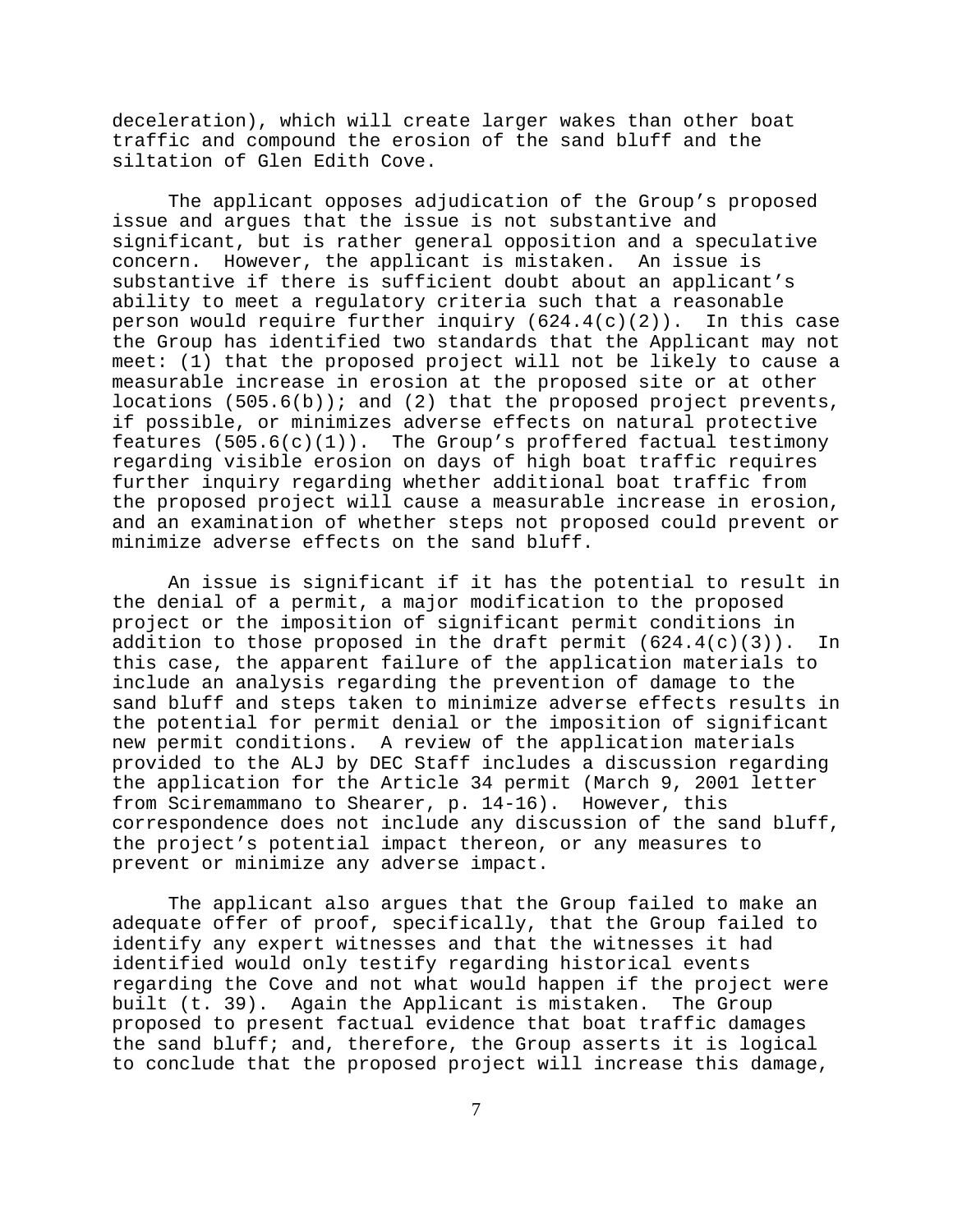absent provisions to protect the sand bluff.

DEC Staff supports permit issuance with the conditions in the draft permit and objects to the adjudication of the Group's proposed issue. DEC Staff argues that boat traffic is not regulated under ECL Article 34 and, therefore, the Group's proposed issue is actually an issue raised pursuant to SEQRA. DEC Staff argues that in this case, because DEC is not the lead agency, the issue cannot be raised in this DEC administrative permit hearing. 6 NYCRR  $624.4(c)(6)$ . (t. 45). DEC Staff takes the position that it can regulate the placement of the docks and certain upland activities pursuant to Article 34, but cannot look at boat traffic. This argument seems based upon the definition of regulated activity in Article 34:

"(hh) Regulated activity means the construction, modification, restoration or placement of a structure, or major addition to a structure, or any action or use of land which materially alters the condition of the land, including grading, excavating, dumping, mining, dredging, filling, or other disturbance of soils...."

DEC Staff's argument fails upon a plain reading of the definition. The broadly worded phrase "any action or use of land which materially alters the condition of the land" clearly indicates that not only the construction of the docks is a regulated activity, but also the use of these docks by boats and boaters. This reading is consistent with the Legislature's declaration of policy that "any activities, development or other actions in such erosion hazard areas should be undertaken in such a manner as to minimize damage to property, and to prevent the exacerbation of erosion hazards. Such actions may be restricted or prohibited if necessary to protect natural protective features or to prevent or reduce erosion impacts" (ECL 34-0102(2)). These sections authorize DEC Staff not only to examine impacts from the construction of the docks in this case but also the use of these docks.

Both DEC Staff and the applicant argue that efforts have been made to minimize the impact of the proposed project. First, the current proposed project is much smaller that the project originally proposed at the site in 1992 which contemplated 260 docks across entire parcel. (T. 47). Second, the location of the docks is now at the southern end of the parcel, as far away as possible from the sand bluff and Cove. Third, the docks are oriented to the south, and no docks would be facing north. Consequently, boats either approaching or leaving the docks would use a southerly or westerly tack, away from the sand bluff.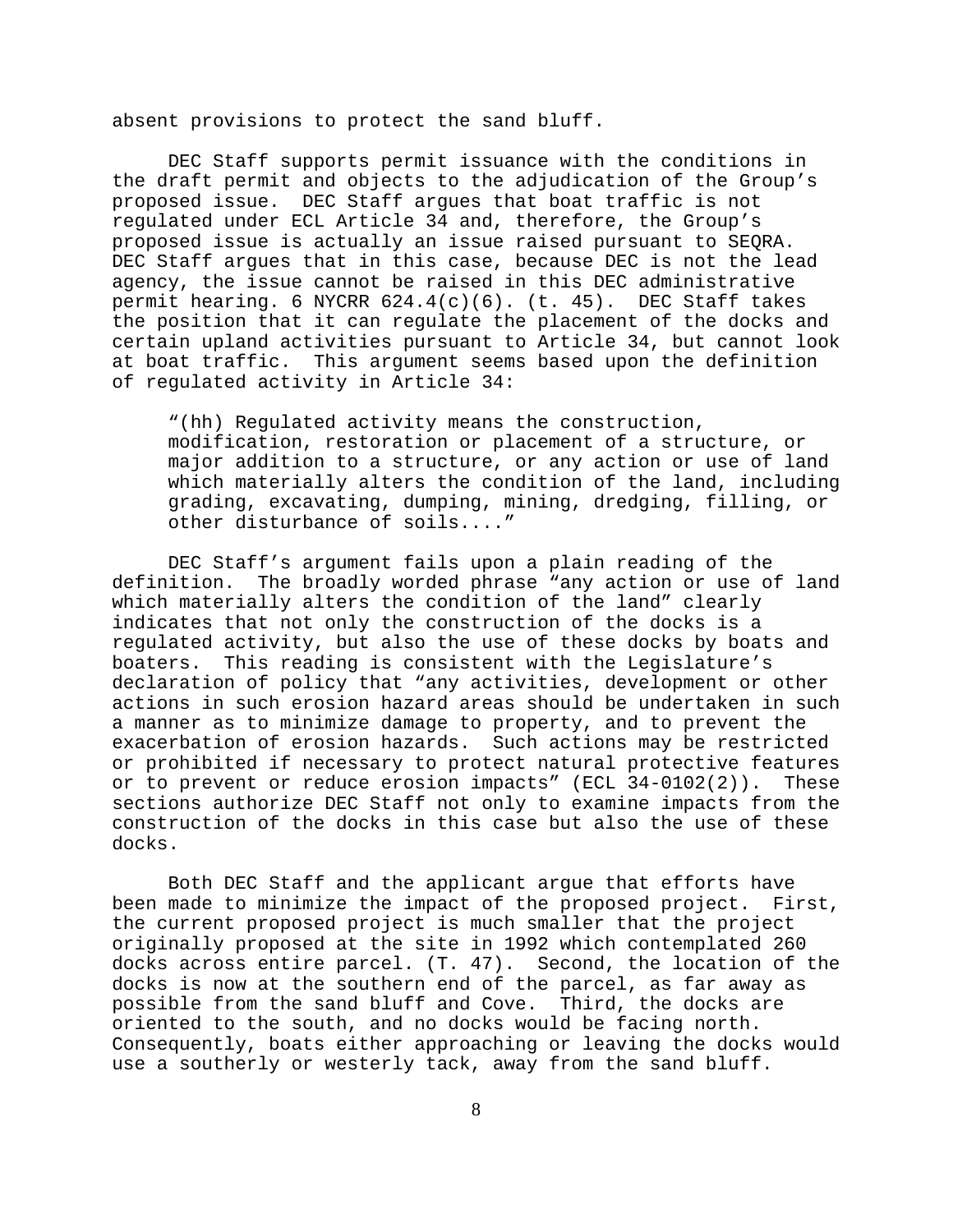However, DEC Staff concedes that these design features were not required to protect the bluffs but rather were primarily motivated by a desire to protect the Cove (t. 57).

Both DEC Staff and the applicant note that section 45-aaa of the Navigation Law imposes both a 25 mile per hour speed limit and a five mile an hour speed limit within 200 feet of the shore of Irondequoit Bay, unless for the purpose of enabling a person engaged in water skiing to take off or land.

DEC Staff also argues that there is no evidence that wave action from the increased boat traffic would result in substantial increased erosion to the sand bluff. According to the applicant's estimates, 10% of boats would be used on weekdays and 25% of boats would be used on weekends (t. 50), which means approximately fifty boats would be used a week. DEC Staff also assert that the Group failed to provide evidence, perhaps in the form of a litoral drift study, to identify the source of sedementation in the Cove, and argue that this sedimentation could be the result of wind action or sedimentation from the stream that discharges into Glen Edith Cove.

DEC Staff's and the applicant's arguments regarding steps to minimize impacts on the sand bluff miss the point. The regulatory standard (505.6, quoted above) prohibits applicants from causing a measurable increase in erosion and requires applicants prevent, if possible, or minimize adverse impacts on natural protective features. At no point during the issues conference did either the applicant or DEC Staff point to the application materials and claim that an analysis had been done that demonstrates the applicant would meet these permit issuance standards, which the applicant bears the burden of proving. Rather, both point to aspects of the project that could lessen the impacts of the project and state there is no evidence that wave action from boats will cause damage. This is not the standard. The standard is whether the applicant has demonstrated that wave action from the boats using the proposed docks will not cause damage, or that this damage is minimized.

The Group has demonstrated that the potential damage from increased boat traffic resulting from the proposed project is a substantive and significant issue and has made an adequate offer of proof. At the hearing, the applicant will have the burden of proof to demonstrate that its proposal will be in compliance with all applicable laws and regulations administered by the Department (624.9(b)).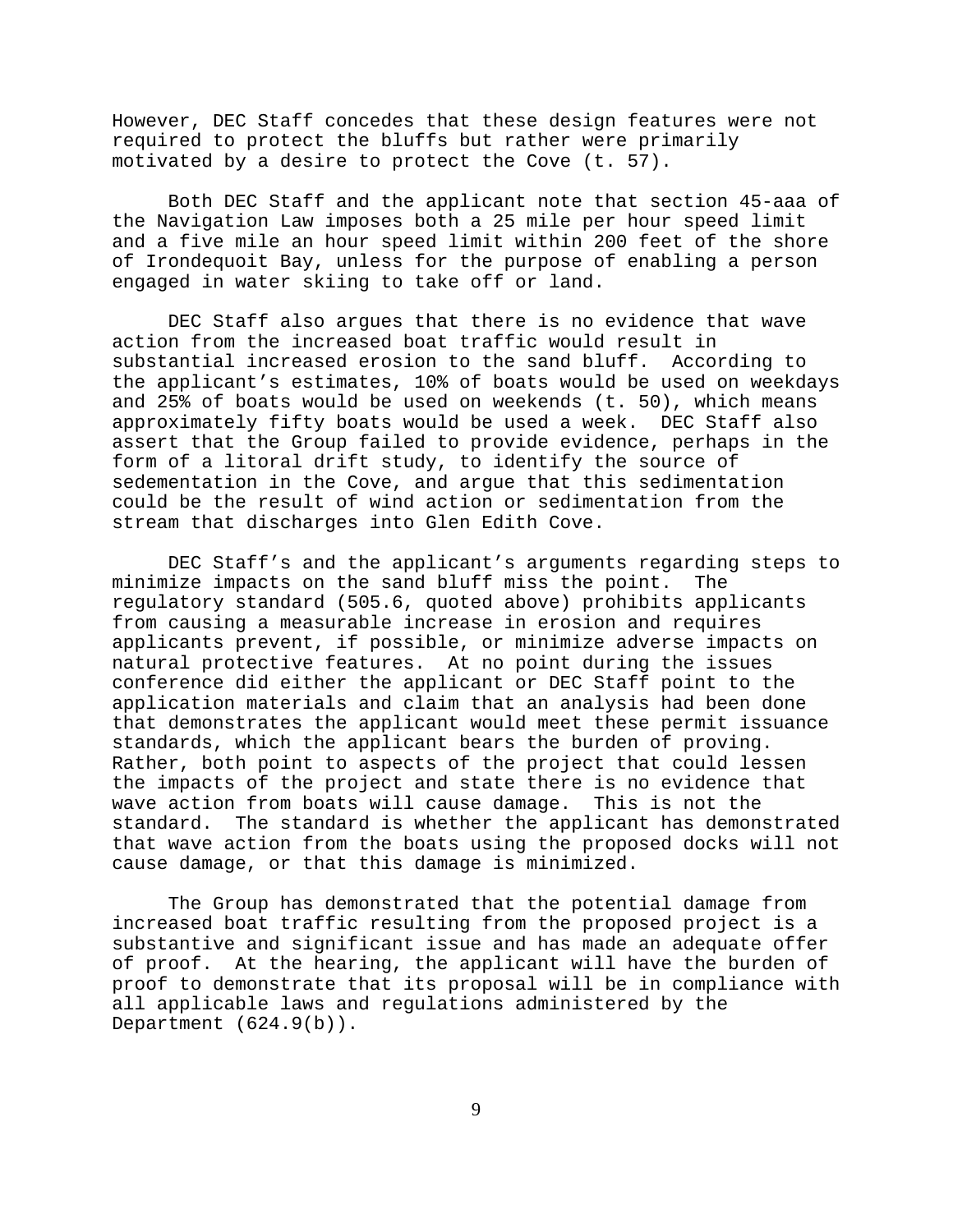## *Petition of Genesee Land Trust*

By letter dated September 3, 2005, the Trust petitioned for full party status in this proceeding. The Trust described itself as a not-for-profit corporation dedicated to land conservation for wildlife habitat and open space protection in the greater Rochester area. The Trust stated that its interest was related to any impact on the proposed transfer of land to it as a condition of project approval.

At the issues conference, Evelyn Gay Mills, the Trust's Executive Director, stated that the Trust supported the proposed project. She also stated that the Trust was not proposing any issues for adjudication, would not call any witnesses and was interested only in briefing issues, if necessary, that might arise before the Commissioner. After discussion, the Trust modified its request so that it now seeks amicus status. No other issues conference participant objected to this request. The Trust has met the standards for amicus status (6 NYCRR  $624.5(b)(3)$  and therefore, will be granted such status in this hearing.

## **APPEALS**

A ruling of the ALJ to include or exclude any issue for adjudication, a ruling on the merits of any legal issue made as part of an issues ruling, or a ruling affecting party status may be appealed to the Commissioner on an expedited basis (see 6 NYCRR  $624.8(d)(2)$ . Expedited appeals must be filed with the Commissioner in writing within five days of the disputed ruling (see 6 NYCRR  $624.6(e)(1)$ ).

Allowing additional time to allow the parties a reasonable opportunity to review this ruling, any appeals must be received before 4:00 p.m. on Friday, March 3, 2006. Replies to appeals are authorized, and must be received before 4:00 p.m. on Friday, March 17, 2006.

Send one copy of any appeal and reply to Commissioner Denise M. Sheehan, c/o Louis A. Alexander, Assistant Commissioner for Hearings and Mediation Services, New York State Department of Environmental Conservation, 625 Broadway, 14th Floor, Albany, New York 12233-1010, and one copy of any appeal and reply to Department Staff the same time and in the same manner as transmittal is made to the Commissioner. The Commissioner will not accept submissions by electronic mail, or via telefacsimile. Send two copies of any appeal and reply to the ALJ, and one copy